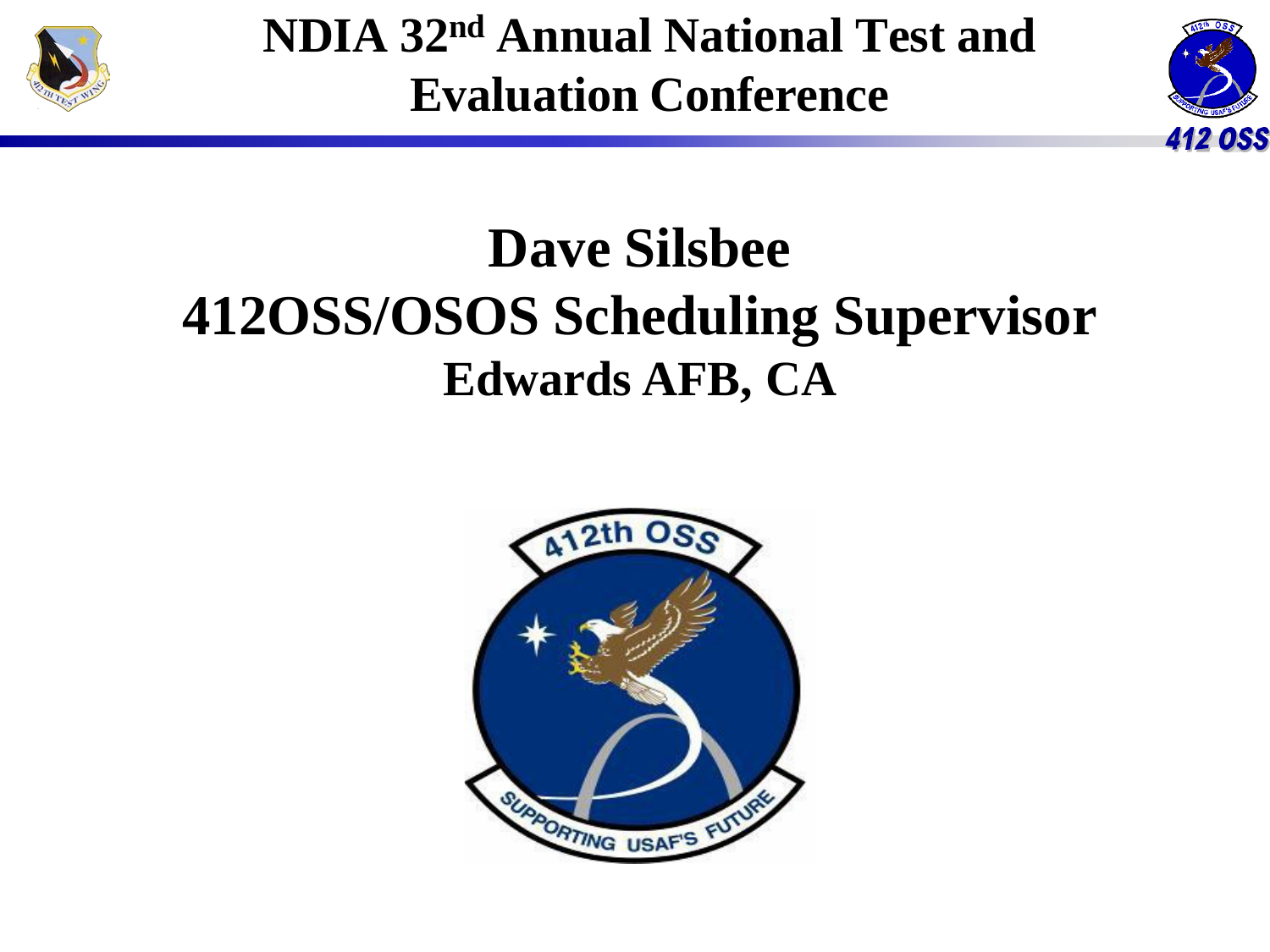

## **Edwards AFB Flight Test History**



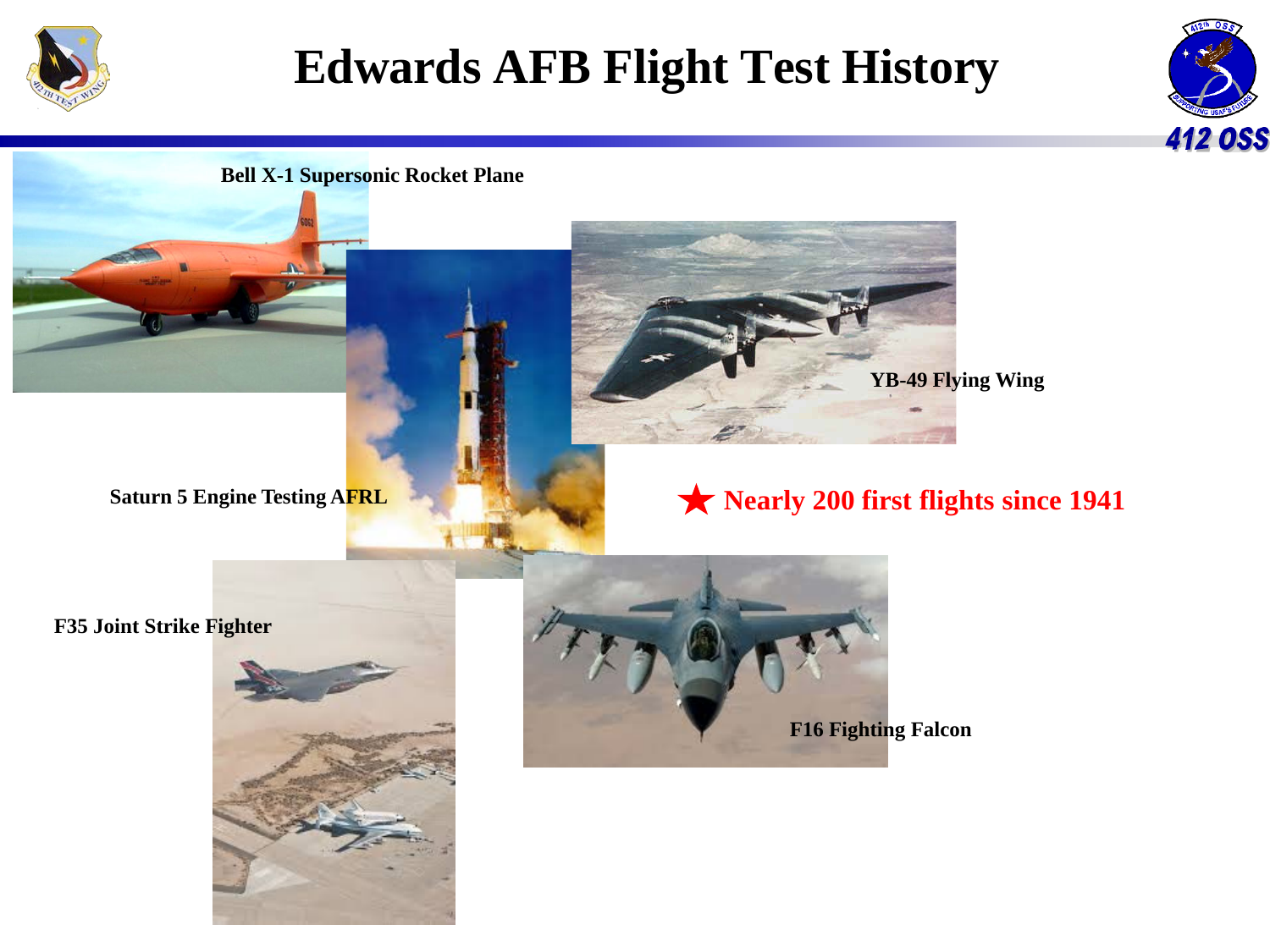![](_page_2_Picture_0.jpeg)

## **Edwards AFB California**

![](_page_2_Picture_2.jpeg)

![](_page_2_Figure_3.jpeg)

R2515 Restricted Airspace 1,812 Square miles Surface to Infinity when Activated California High Desert 100mi Drive North of Los Angeles 140Nm to Tonopah Test Range 77Nm to Sea Test Range

R2508 Complex 20,000 square miles FAA designated MOAs Low level IFR/VFR MTRs

![](_page_2_Picture_6.jpeg)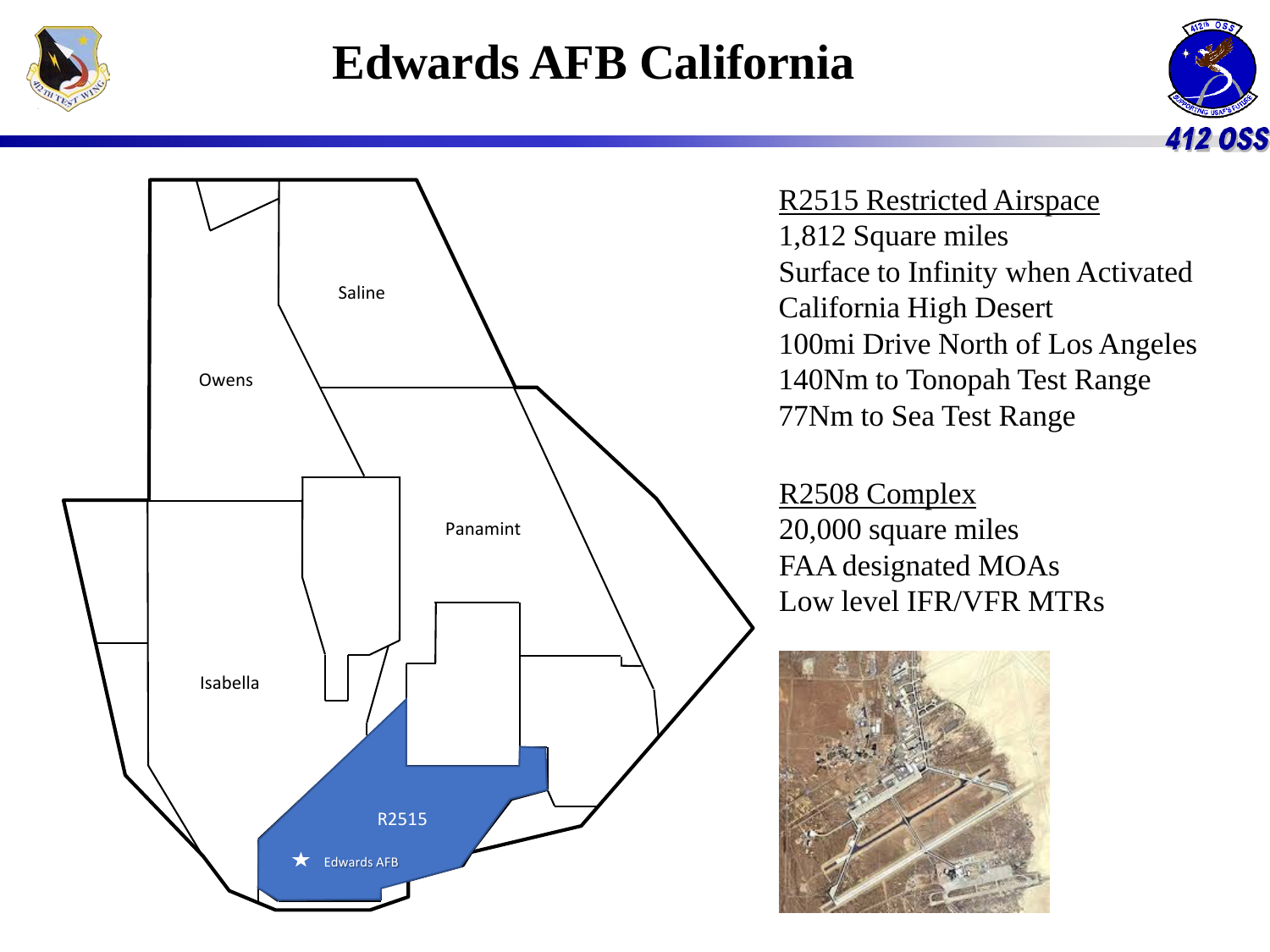![](_page_3_Picture_0.jpeg)

## **Edwards AFB California**

![](_page_3_Picture_2.jpeg)

![](_page_3_Figure_3.jpeg)

R2515 Restricted Airspace 1,812 Square miles Surface to Infinity when Activated California High Desert 100mi Drive North of Los Angeles 140Nm to Tonopah Test Range 77Nm to Sea Test Range

R2508 Complex 20,000 square miles FAA designated MOAs Low level IFR/VFR MTRs

R2524/R2505/R2506 China Lake NAWS Electronic Warfare Range

R2502 Ft. Irwin National Training Center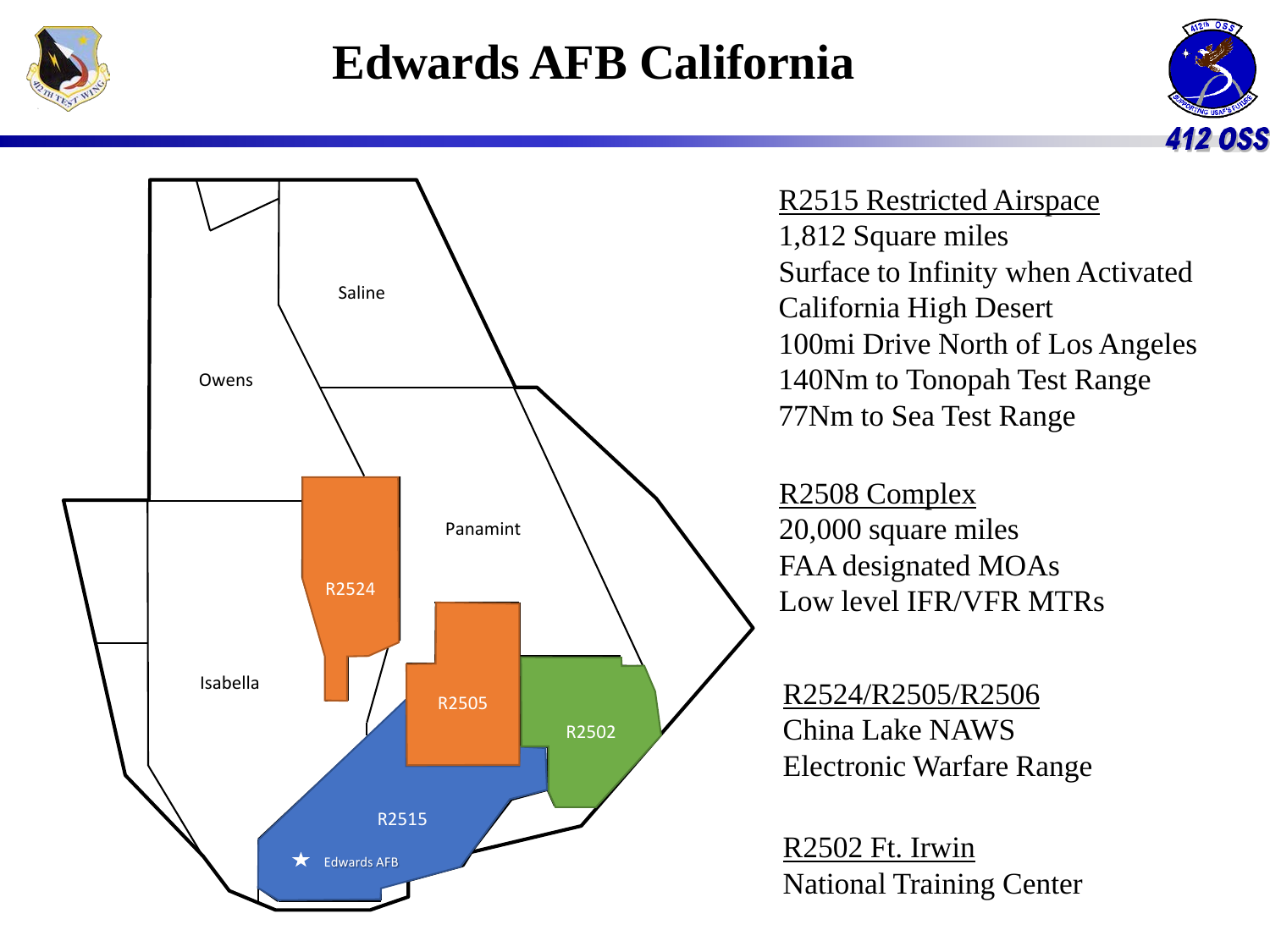![](_page_4_Picture_0.jpeg)

## **Edwards AFB Support Capability**

![](_page_4_Picture_2.jpeg)

#### **Range Assets**

![](_page_4_Picture_4.jpeg)

11 TM antennas and 4 TM vans

Precision Impact Range Area Acoustic and video tracking/scoring

#### **Support Aircraft**

![](_page_4_Picture_8.jpeg)

![](_page_4_Picture_9.jpeg)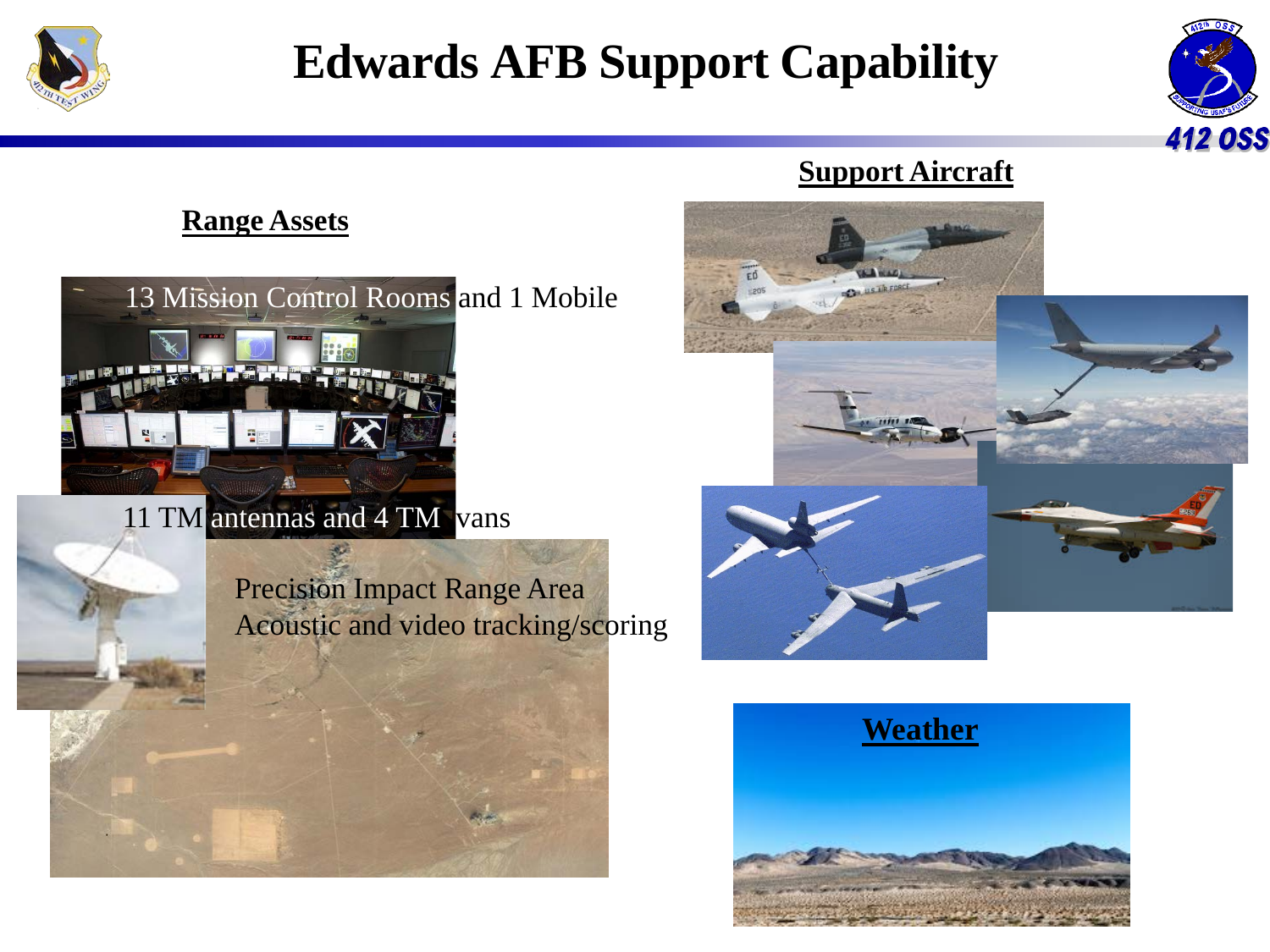![](_page_5_Picture_0.jpeg)

### **Edwards AFB Efficiency**

![](_page_5_Picture_2.jpeg)

#### **Current Actions**

Scheduling Regulation Addressing Bottlenecks

> Distributed Test Operations Center Scheduling Enterprise

> > Operations Research Study The Perduco Group